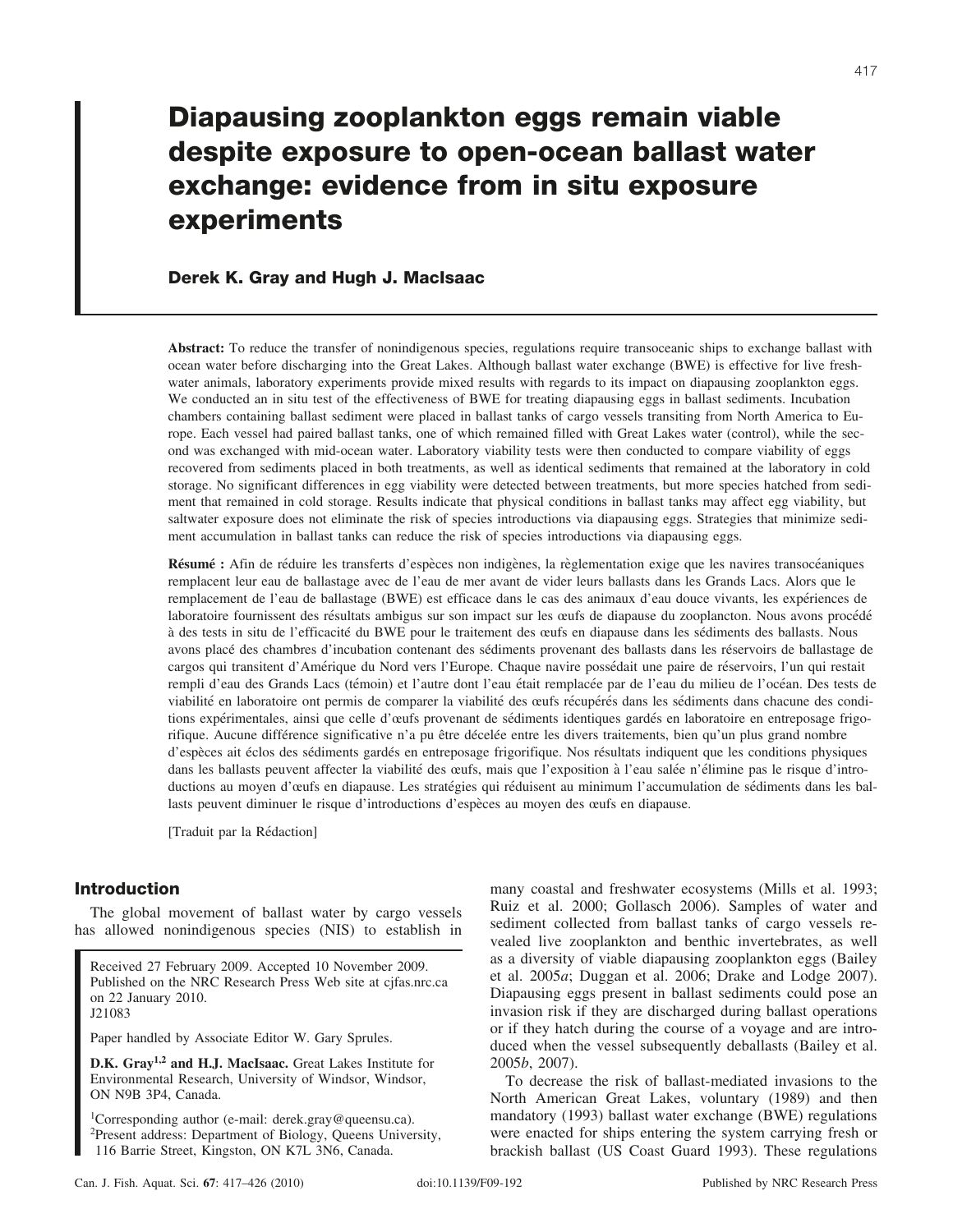effectively require inbound transoceanic vessels to perform BWE while on the open ocean if their ballast is to be discharged while operating on the Great Lakes (Locke et al. 1993; US Coast Guard 1993). The goal of performing BWE is to flush species out of ballast tanks and kill retained ones through exposure to incoming high salinity seawater (Locke et al. 1993).

Despite the implementation of BWE regulations, new invaders have continued to be reported in the Great Lakes (Ricciardi 2006). This has prompted investigators to consider the role of ''empty'' ballast tanks that contain unpumpable residual water and sediments. Until recently, ballast tanks containing only residual water and sediment were exempt from ballast exchange regulations. However, live zooplankton, zoobenthos, and diapausing invertebrate eggs have been identified in ballast residuals (Bailey et al. 2005*a*; Duggan et al. 2005). Animals present in residual water and sediments could be released into the Great Lakes if a vessel took on ballast while offloading cargo and then subsequently discharged it to load cargo before leaving the system (Duggan et al. 2005). Canadian regulations extended BWE requirements in 2006 to vessels with unpumpable ballast tank residuals (Government of Canada 2006), while complementary regulations brought into effect in 2008 by the Saint Lawrence Seaway Development Corporation applied the same rules to US-bound vessels.

A recent study by Gray et al. (2007) demonstrated that open-ocean BWE could be highly effective for removing live freshwater zooplankton from ballast tanks. Moreover, in situ hatching experiments suggest that BWE decreases the risk of NIS introductions via diapausing eggs by causing mortality of previously hatched animals (Gray et al. 2007). However, it is unlikely that BWE completely eliminates the risk of NIS introductions through diapausing eggs for the following three reasons. First, laboratory studies suggest that diapausing eggs are resistant to short-term saltwater exposure (Bailey et al. 2004, 2006; Gray et al. 2005). Second, accumulations of eggs in residual sediments suggest that they are not easily flushed from ballast tanks (Bailey et al. 2003, 2005*a*). Third, although BWE may eliminate individuals that hatch during the course of a transoceanic voyage, multiport operations in freshwater systems such as the Great Lakes may provide opportunities for in situ hatching and reproduction before ballast is discharged (Bailey et al. 2005*b*).

Although laboratory studies have been conducted to simulate BWE, it is difficult to replicate the conditions experienced in ballast tanks during a transoceanic voyage. As a result, the impact of BWE on diapausing eggs has not been tested under field conditions in which physical variables such as temperature and oxygen vary throughout the course of a voyage (Gray et al. 2007). Recent laboratory studies have suggested that physical variables such as temperature may interact with salinity to determine post-BWE egg viability (Bailey et al. 2006). Therefore, field studies that incorporate realistic variation in physical variables are necessary to gain a true measure of the influence of BWE on diapausing eggs. Furthermore, laboratory experiments have made it difficult to determine if ambient conditions in ballast tanks, independent of BWE, have any affect on diapausing egg viability. If inhospitable conditions in ballast tanks lower diapausing egg viability, this could presumably decrease the risk of species invasions through this vector.

To provide a realistic test of the influence of open-ocean BWE on diapausing egg viability, we conducted controlled exposure experiments aboard six transoceanic vessels traveling between North America and Europe. Our experiments were designed to evaluate the impact of BWE on diapausing eggs, as well as to determine if ambient conditions in ballast tanks have any discernable impact on egg viability.

### **Materials and methods**

This study is a companion to Gray et al. (2007), which assessed the impact of BWE on live zooplankton and zoobenthos. Experiments for Gray et al. (2007) and the current study were conducted aboard six vessels traveling from the Great Lakes to European ports of call between October 2004 and September 2006 (Table 1). Paired ballast tanks were utilized on each voyage, one of which was designated as a control that remained filled with Great Lakes' water, while the other was exchanged with saltwater at mid-ocean. The exchange tank was randomly selected at the outset of the study and underwent BWE during the transatlantic voyage. Prior to ship departure, Great Lakes' water from the port-of-origin was added to fill each tank. BWE was conducted >200 nautical miles from shore in water >2000 m in depth utilizing the sequential (empty–refill) method of BWE. Voyages ranged from 13 to 17 days depending on the travel distance, weather conditions, and port delays.

#### **In situ exposure**

Incubation chambers designed to hold ballast sediment containing diapausing eggs were constructed out of PVC piping components (Fig. 1; see Bailey et al. 2005*b*; Gray et al. 2007). The chambers were constructed using 15 cm (inside diameter) pipe caps with threaded, sealable lids. Each chamber was bolted to a rectangular PVC platform and boltholes were sealed with silicone. Three chambers were attached to each rectangular platform (Fig. 1). To allow for the exchange of water between the inside of the chamber and the ballast tank, 12 holes of 2.5–4.0 cm diameter were drilled through the lid (four holes) and halfway up the wall (eight holes) of each chamber. Nitex mesh (60  $\mu$ m) was affixed to the exterior surface of each chamber body and interior surface of each top to completely cover all holes and was secured with PVC cement and 18 cm diameter hose clamps. To eliminate glue residues, chambers were submersed in water for seven days in the laboratory before use.

Ballast sediments used for experimentation were collected from six transoceanic ships operating on the Great Lakes between 2003 and 2005 and were stored in a cold room at 4 °C prior to use. For each of our six shipboard experiments, we selected only one of these six sediments (i.e., sediments collected from separate ships were not homogenized together). Prior to running shipboard experiments, the sediment that we selected was homogenized, and 300 g aliquots were distributed into sterile sample containers. Sample containers were then randomly assigned to one of the three treatments: (*i*) exposure to saltwater during BWE in the exchanged ballast tank; (*ii*) exposure only to fresh water in the control ballast tank (not exchanged); or (*iii*) remaining at the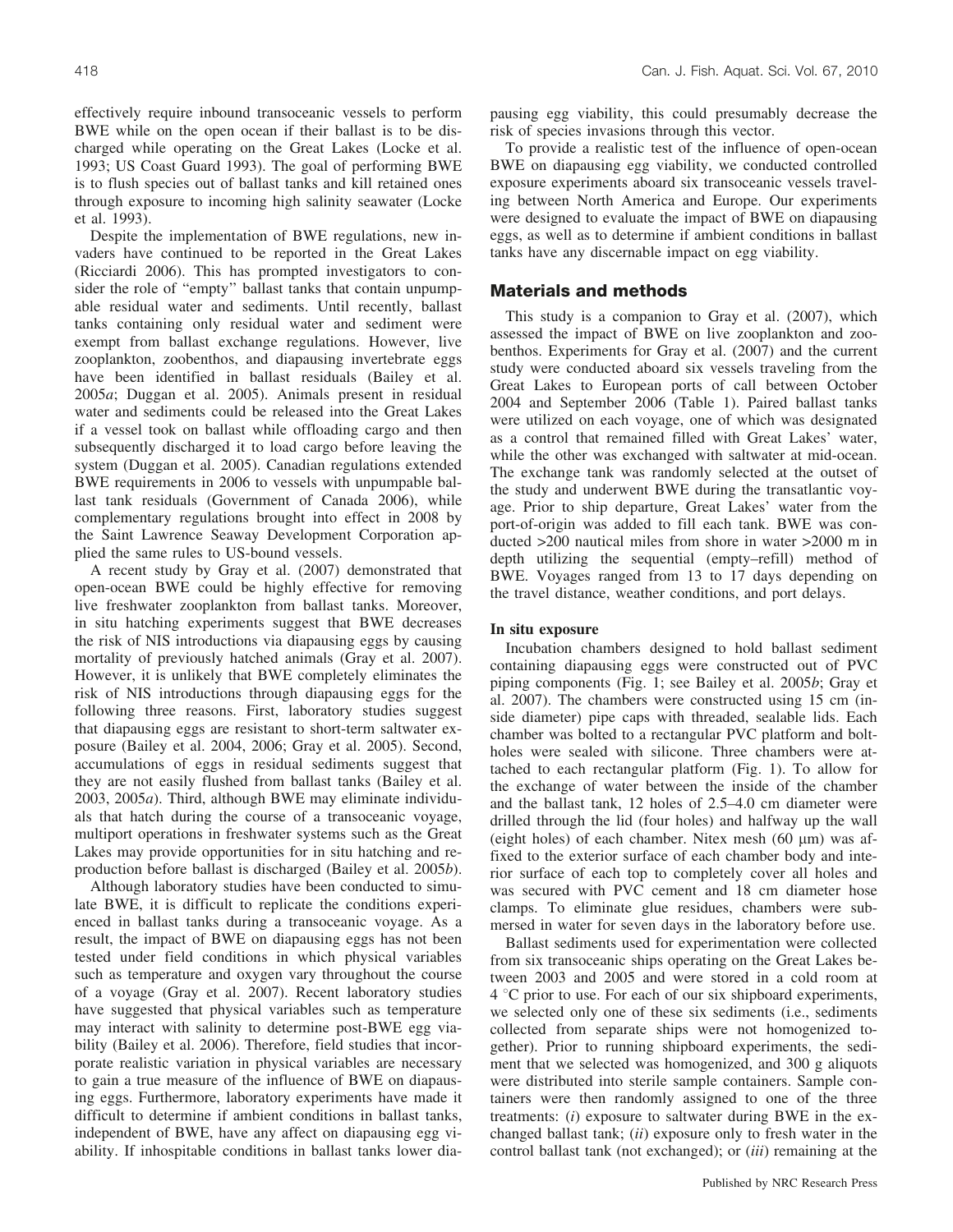| Vessel         | Departure port    | Destination port       | Vessel type | Date of voyage                   | Date of BWE  |
|----------------|-------------------|------------------------|-------------|----------------------------------|--------------|
|                | Hamilton, Ontario | Cartagena, Spain       | BC.         | 1 Oct. $2004 - 18$ Oct. $2004$   | 13 Oct. 2004 |
| 2              | Hamilton, Ontario | Hamburg, Germany       | <b>CT</b>   | 23 July $2005 - 9$ Aug. $2005$   | 2 Aug. 2005  |
| $\mathcal{E}$  | Montreal, Ouebec  | Rotterdam, Holland     | BC.         | 29 Sept. 2005 - 11 Oct. 2005     | 5 Oct. 2005  |
| $\overline{4}$ | Hamilton, Ontario | Hamburg, Germany       | CT.         | 5 Dec. $2005 - 20$ Dec. $2005$   | 12 Dec. 2005 |
| 5 <sup>5</sup> | Hamilton, Ontario | Hamburg, Germany       | CT          | 25 Apr. 2006 – 9 May 2006        | 3 May 2006   |
| -6             | Hamilton, Ontario | Reyðarfjörður, Iceland | <b>BC</b>   | 1 Sept. $2006 - 14$ Sept. $2006$ | 7 Sept. 2006 |

**Table 1.** Information on vessels used for this study, including departure and destination ports, vessel type, dates of voyage, and date of ballast water exchange (BWE).

**Note:** Vessel type: BC, bulk carrier; CT, chemical tanker. Table is modified from Gray et al. (2007).

**Fig. 1.** Sediment is placed into polyvinyl chloride (PVC) incubation chambers moored to the bottom of a ballast tank.



laboratory in cold storage at  $4^{\circ}$ C. Four experiments (numbered 1, 4, 5, and 6 in Table 1) used four replicates for each treatment. Extra incubator chambers were available for experiments 2 and 3; therefore, the number of replicates for each treatment was increased to five, requiring fifteen 300 g aliquots of sediment.

The density of diapausing eggs in the ballast sediment used for our experiments was doubled to increase the probability of hatching for experiments described in Gray et al. (2007). For each 300 g aliquot of sediment used in a chamber, a 300 g sample from the same sediment had been subjected to a sugar flotation procedure, which isolates but does not harm eggs (Onbe 1978; Bailey et al. 2005*b*). The eggs extracted by sugar flotation were then added to the 300 g aliquot to be used in the incubation chambers (Gray et al. 2007). This artificial increase in egg density serves no purpose for the current study; therefore, we scaled back our hatching data by half to reflect this supplementation. However, it is important to note that sugar flotation may be less than 100% effective at isolating organic matter from sediments. For example, Onbe (1978) calculated a 90% extraction rate for marine cladocerans and copepods using this procedure. As a result, our estimates for the total number of hatched individuals are probably conservative.

The diversity and abundance of diapausing eggs present in the sugar flotation supplemented sediments was characterized prior to starting experiments using a Ludox HS40 protocol (Burgess 2001). The Ludox extraction procedure developed by Burgess (2001) operates by exploiting differences in density between sediments (composed mostly of high-density minerals) and benthic meiofauna. The density of the Ludox solution used for extractions is intermediate between those of the sediments and meiofauna, causing animals to float to the surface after a series of steps involving fluidization and centrifugation of the Ludox–sediment solution (for details, see Burgess 2001). Eggs were isolated from three replicate 40 g aliquots of sediment and were then enumerated under a stereomicroscope at  $\sim 32 \times$  magnification (Table 2).

Plates with three incubator chambers each were strapped to the bottom of both exchange and control ballast tanks before vessels disembarked for their transatlantic voyage. Incubation chambers were installed in upper-wing ballast tanks in all vessels, except for vessel 3, where they were placed in double-bottom tanks. Prior to filling the ships' ballast tanks with water, 300 g of ballast sediment (as described above) was transferred into each incubation chamber. After sediment had been added to all of the incubation chambers, the tops were screwed on and the ballast tanks were flooded with Great Lakes' water. Nitex mesh affixed to the incubation chambers allowed the sediment inside to be exposed to saltwater during ballast water exchange (the exchanged tank) or to remain in fresh water (the control tank). Diapausing eggs in exchanged ballast tanks were exposed to saltwater between 5 and 8 (average  $= 6.5$ ) days before the vessels reached their European destination (Table 1). At the end of the voyage in Europe, sediment was collected from the incubation chambers using sterile scoops and spatulas and was shipped back to the laboratory on ice for use in viability experiments.

#### **Laboratory viability experiments**

Viability experiments were conducted following the methodology presented in Gray et al. (2005) and were designed to assess the viability of the eggs under conditions similar to those in the Great Lakes. Sediments collected from incubation chambers were stored in the laboratory in cold storage for at least two weeks prior to beginning the viability experiments to provide a refractory period for the eggs (Jo and Marcus 2004). Viability trials for the three treatments (exchanged, control, and left at laboratory) were conducted concurrently to ensure that any differences detected among treatments were not due to variability in the length of the refractory period.

Sediment collected from each incubation chamber was thoroughly mixed using a sterile spatula, and a 40 g subsample was placed in a 500 mL glass vessel. Synthetic pond water (150 mL; Hebert and Crease 1980) was then added to the vessel, and the vessel was agitated gently by hand for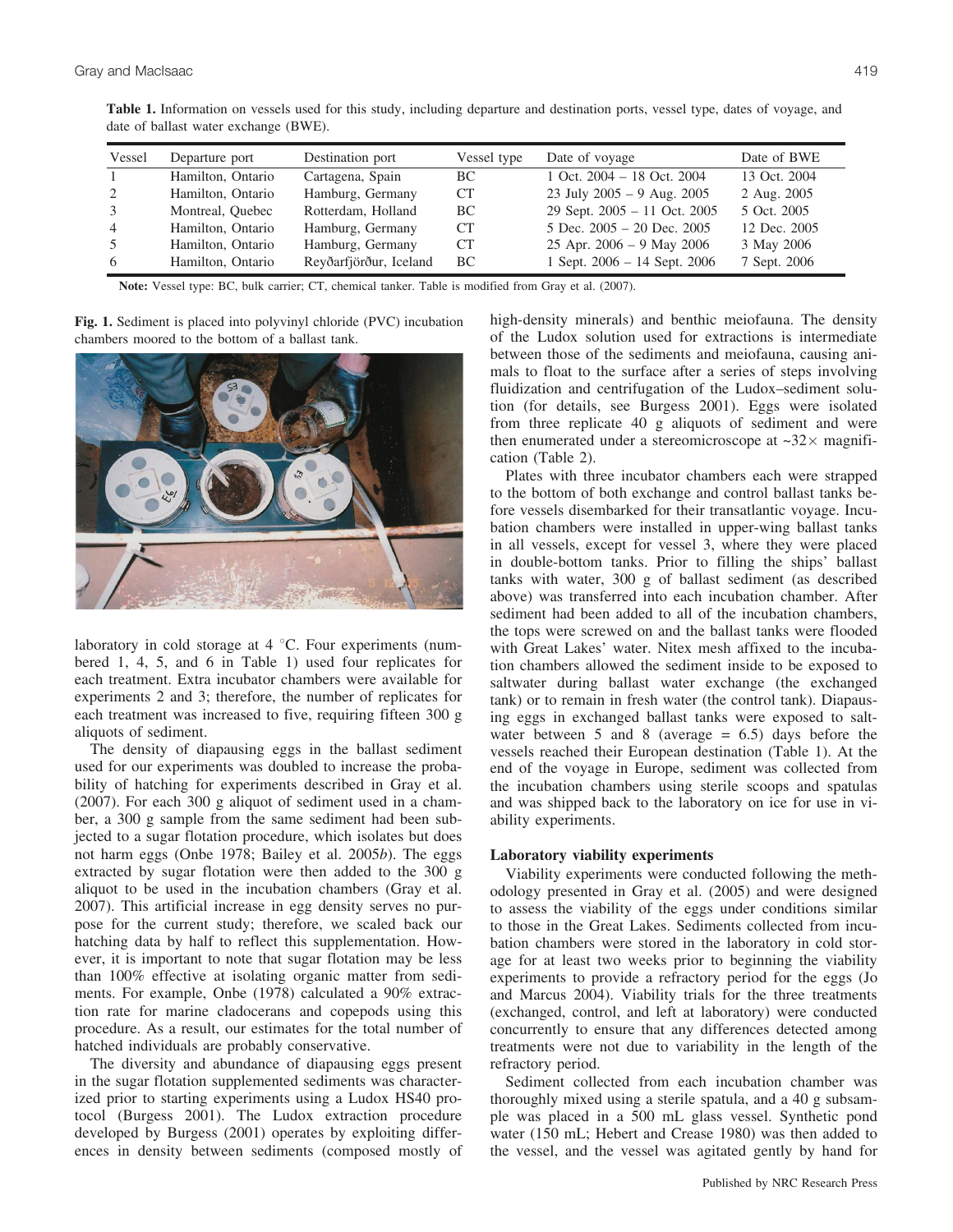|                              | Mean diapause egg density |          |          |          |          |          |
|------------------------------|---------------------------|----------|----------|----------|----------|----------|
| Egg type                     | Vessel 1                  | Vessel 2 | Vessel 3 | Vessel 4 | Vessel 5 | Vessel 6 |
| Asplanchna                   | 1.4                       |          | 1.0      | 0.6      |          |          |
| <b>Brachionus</b>            | 50.4                      | 394.4    | 44.6     | 104.6    | 300.4    | 240.1    |
| Filinia                      | 4.2                       | 1.0      | 12.4     | 6.4      | 2.6      | 1.4      |
| Synchaeta                    | 0.6                       | 80.6     | 131.0    |          | 114.6    | 94.8     |
| <b>Unidentified Rotifera</b> | 7.0                       | 44.8     | 32.4     | 2.6      | 36.4     | 27.3     |
| <b>Bosmina</b>               |                           | 2.8      | 1.6      | 3.0      | 4.2      | 4.3      |
| Daphnia                      |                           |          | 10.4     | 5.0      |          |          |
| Unidentified Cladocera       | 18.0                      | 4.6      | 15.2     | 10.6     | 8.4      | 6.8      |
| Copepoda                     | 6.6                       | 11.2     | 96.6     | 0.6      | 7.2      | 3.3      |
| Total number of eggs         | 88.2                      | 539.4    | 345.1    | 133.3    | 473.8    | 378.1    |
| % hatched in experiments     | 2.4                       | 1.1      | 11.8     | 2.1      | 4.0      | 1.2      |

**Table 2.** Mean diapause egg density per 40 g of ballast sediment used for experiments.

**Note:** The ballast sediments listed were collected from six separate vessels operating on the Great Lakes. Vessel numbers (1–6) refer to the vessels in Table 1 on which these sediments were used. The percentage of eggs that hatched during experiments was calculated by dividing the mean number of hatched individuals per 40 g of sediment by the total number of eggs found in 40 g of sediment.

approximately 5 s. Sediment was then allowed to settle out of the water (approximately 2 h) before the water overlaying the sediment was carefully decanted and replaced with fresh pond water. This exchange of water was performed to ensure that the salinity of the incubation media (pond water) was not affected by residual salt present from BWE.

After the incubation media was exchanged, the vessels were placed in an environmental chamber at 20  $\degree$ C with a 16 h light – 8 h dark cycle. Vessels were checked for hatched animals every 48 h by carefully decanting the water through a  $30 \mu m$  sieve and examining the contents under a stereomicroscope. Decanted water was then replaced in each vessel, and the vessel was returned to the environmental chamber. All vessels were examined for 10–20 days, with the experiment terminated when no hatching was observed on any day after the first 10 days.

To test for differences in egg viability among the three treatments and six ships, a two-factor analysis of variance  $(ANOVA)$  was conducted using ship  $(1-6)$  as a random factor and treatment (control, exchange, or left at laboratory) as a fixed effect. There were four replicates per treatment for ships 1, 4, 5, and 6, whereas experiments 2 and 3 had five replicates per treatment. Satterthwaite's (1946) denominator synthesis method, as implemented in Statistica 7.0 (StatSoft Inc., Tulsa, Oklahoma), was used to calculate error terms in the mixed-model ANOVA. This method finds the linear combinations of sources of random variation that serve as appropriate error terms and can result in fractional degrees of freedom for the denominator mean square (Satterthwaite 1946). Separate ANOVAs were conducted to determine if the total number of hatched individuals per 40 g of sediment and the species richness (total number of species) of hatched individuals per 40 g of sediment differed among treatments and ships. Data representing the total number of hatched individuals per 40 g of sediment and the species richness of hatched individuals per 40 g of sediment were both logtransformed prior to analyses to meet the assumption of normality (Lilliefor's tests,  $p > 0.05$ ). Both sets of data were also tested for homogeneity of variances among treatments using Levene's test  $(p > 0.05$  in both cases). Following the ANOVAs, Tukey's honestly significant differences (HSD) tests were conducted to compare treatment means. In the case of a significant interaction between factors, an interaction plot displaying the cell means from the ANOVA table was plotted and visually examined. All statistical tests were conducted using Statistica 7.0 software (Statsoft Inc.).

To calculate the percentage of eggs that hatched during each experiment the total number of eggs found in 40 g of sediment was divided by the average number of individuals that hatched per 40 g of that sediment.

#### **Results**

The ANOVA conducted using the total number of individuals hatched per 40 g of sediment as the dependent variable revealed a ship  $\times$  treatment interaction (Table 3). A visual assessment of the interaction plot suggests that the interaction can be explained by a larger number of individuals hatching from sediments left at the laboratory, compared with sediments that were placed in ballast tanks, for ships 3 and 6 (Fig. 2). Consistent differences in hatching between control and exchanged treatments were not evident (Fig. 2). In total, 27 rotifer species, three cladoceran species, and unidentified copepod nauplii hatched during laboratory viability experiments (Appendix A, Table A1). Mean hatching ranged from approximately 2.2 individuals per 40 g of sediment for ship 1 to 40.6 individuals per 40 g of sediment for ship 3 (Fig. 3).

The species richness of hatched individuals per 40 g of sediment varied significantly among the three treatments (Table 3). Sediment left at the laboratory had significantly higher species richness of hatched individuals compared with sediment that was placed in ships' ballast tanks (Tukey's HSD tests,  $p$  values  $< 0.05$ ). In contrast, there was no significant difference in hatched species richness between sediment exposed to BWE versus sediment placed in control ballast tanks (Tukey's HSD tests,  $p$  values  $> 0.05$ ).

The percentage of eggs found in sediment that hatched during experiments, based on egg counts conducted prior to experiments and hatching data from laboratory viability experiments, ranged from 1.1% for sediment used with ship 2 to 11.8% for sediment used with ship 3 (Table 2).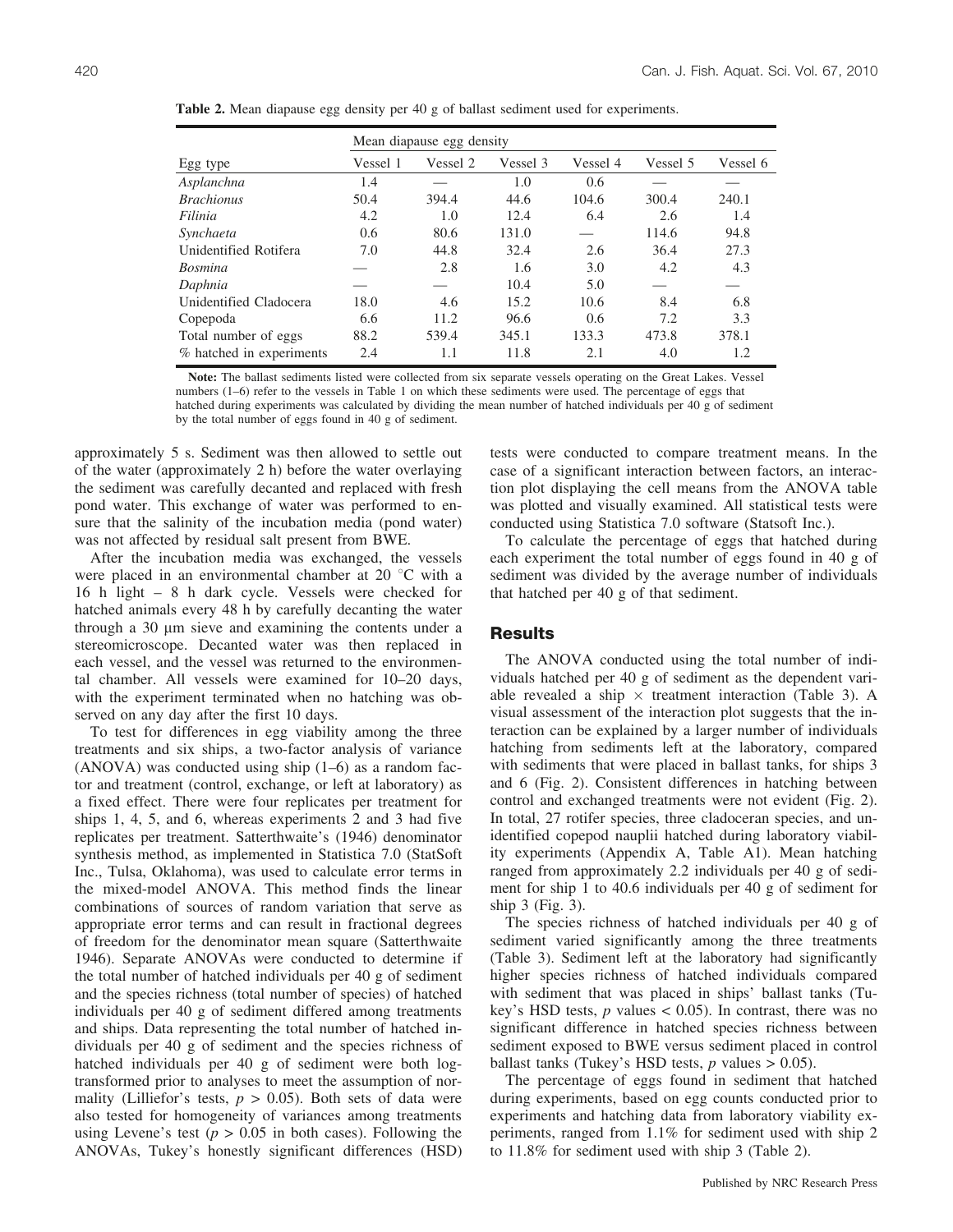| Dependent variable          | Source                  | df | Sum of<br>squares | Mean<br>square | Denominator<br>synthesis<br>error df | Denominator<br>synthesis error<br>mean square | $F$ value | $p$ value |
|-----------------------------|-------------------------|----|-------------------|----------------|--------------------------------------|-----------------------------------------------|-----------|-----------|
| No. of hatched individuals  | Ship                    |    | 14.738            | 2.947          | 10.000                               | 0.238                                         | 12.351    | < 0.001   |
| per 40 g of sediment        | Treatment               | ↑  | 1.448             | 0.724          | 10.028                               | 0.236                                         | 3.056     | 0.092     |
|                             | Ship $\times$ treatment | 10 | 2.386             | 0.238          | 60.000                               | 0.039                                         | 6.095     | < 0.001   |
|                             | Error                   | 60 | 2.349             | 0.039          |                                      |                                               |           |           |
| Species richness of hatched | Ship                    |    | 2.975             | 0.595          | 10.000                               | 0.039                                         | 14.910    | < 0.001   |
| individuals per 40 g of     | Treatment               | ↑  | 0.514             | 0.257          | 10.116                               | 0.039                                         | 6.464     | 0.015     |
| sediment                    | Ship $\times$ treatment | 10 | 0.399             | 0.039          | 60.000                               | 0.026                                         | 1.501     | 0.161     |
|                             | Error                   | 60 | 1.594             | 0.026          |                                      |                                               |           |           |

**Table 3.** Results of a two-factor analysis of variance conducted using abundance and species richness as dependent variables.

**Note:** Sediments containing diapausing eggs were exposed to one of three treatments: (*i*) placed in control ballast tanks; (*ii*) placed in exchanged ballast tanks; or (*iii*) left at laboratory in cold storage. Ship numbers correspond with those listed in Table 1. Degrees of freedom, df.

**Fig. 2.** Interaction plot describing how ship (1–6) and treatment interacted to determine the mean number of individuals hatched per 40 g of sediment: control treatment, continuous line; sediment left at laboratory, dotted line; exchanged treatment, broken line. Error bars represent standard error of the mean.



#### **Discussion**

The results of our BWE exposure experiments suggest that diapausing invertebrate eggs may be largely resistant to saltwater exposure. Neither total abundance nor species richness of hatched individuals differed significantly between sediments collected from incubation chambers in the exchanged versus control (not exchanged) ballast tanks. Similar results were presented in Gray et al. (2005), although their experiments simulated BWE in the laboratory rather than performing the saltwater exposure under operational conditions in ballast tanks. In that study, there was no significant difference in abundances of hatched animals or in species richness of animals hatched between sediments that had been exposed to saltwater (32%) for 10 days versus those that had not been exposed. However, the relationship between saltwater exposure and viability is not straightforward. Bailey et al. (2004) found significant differences in viability when they performed salinity exposure experiments with eggs of the cladocerans *Bosmina liederi* and *Daphnia longiremis* and the rotifer *Brachionus calyciflorus*. Similarly, Bailey et al. **Fig. 3.** Mean number of hatched individuals per 40 g of sediment that emerged during laboratory viability trials: exchanged ballast tank treatment, solid bars; control tank treatment, open bars; treatment that was left at the laboratory in cold storage, hatched bars. Each panel represents one of the six experiments: (*a*) ship 1; (*b*) ship 2; (*c*) ship 3; (*d*) ship 4; (*e*) ship 5; (*f*) ship 6.



(2006) found significant differences in the abundance of hatched animals among treatments exposed to salinities of 0%, 8%, and 32%. However, in both of the aforementioned studies, the eggs had been isolated from sediment with a sugar flotation procedure prior to saltwater exposure, whereas Gray et al. (2005) and the current study conducted whole-sediment incubation experiments. The inability of saltwater to reduce the viability of eggs in the latter studies may have resulted from protection provided by the sediments in which they were contained. If this is the case, then two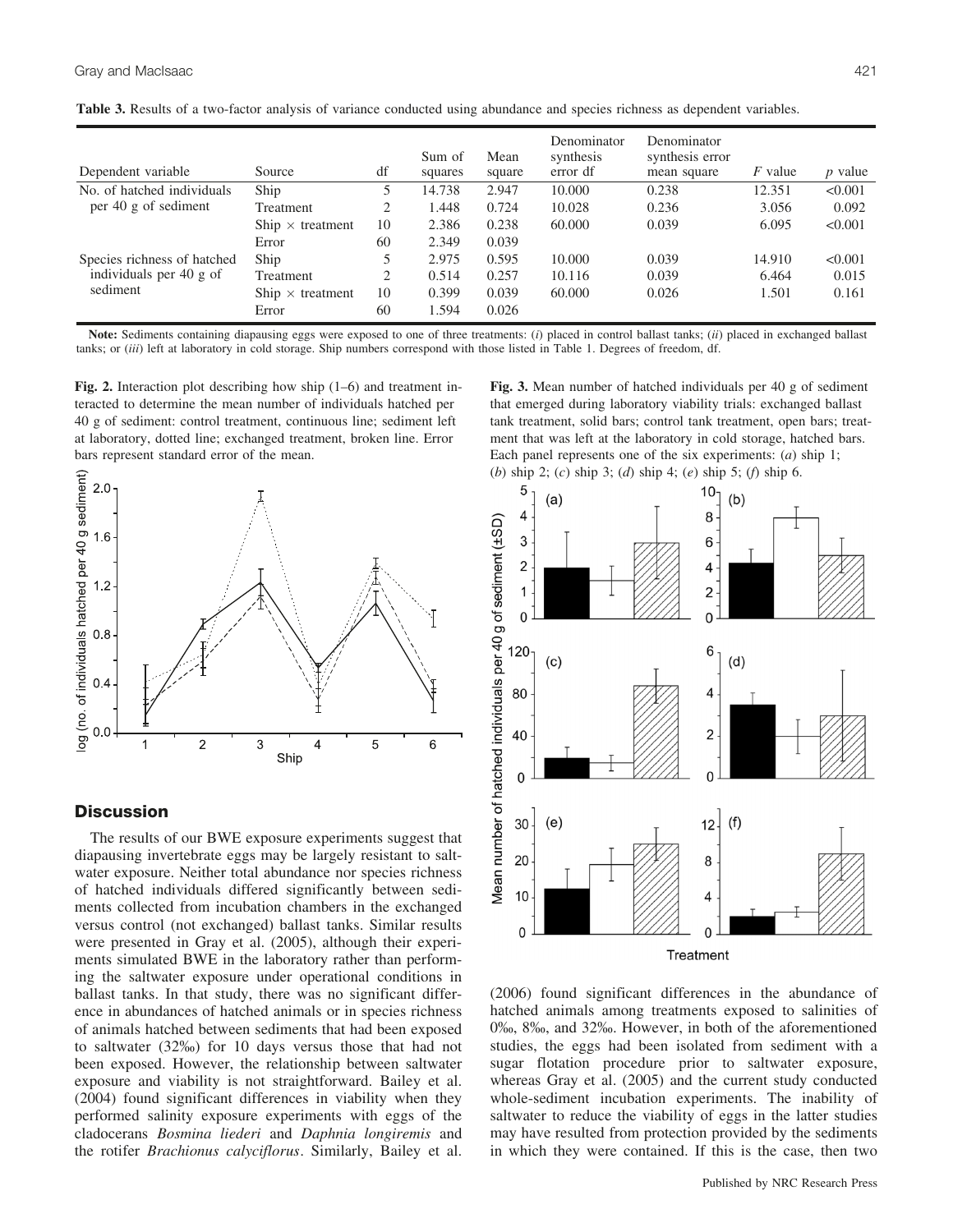contrasting arguments can be made. First, BWE exchange may not be effective under operational conditions when eggs in the ballast tanks are embedded in sediments. Alternatively, eggs closest to the surface of the sediment should pose the highest risk for receiving hatching cues or being ejected from ballast tanks, and these would also be the most likely to receive exposure to saline water during BWE. Regardless, past studies indicate that exposure to saline water does not appear to completely inactivate diapausing eggs, even in the absence of sediment (Bailey et al. 2004, 2006).

We obtained mixed results when assessing the impact of physical conditions in ballast tanks on diapausing egg viability. When comparing the total number of animals that hatched from sediments placed in ballast tanks versus those that were left at the laboratory, we detected a statistical interaction between ship and treatment. A graphical analysis of this interaction suggested that the total number of animals hatched per 40 g of sediment was higher for sediments left at the laboratory for two of the six experiments, indicating that the impact of ballast tank conditions on egg viability may not be consistent. However, species richness of hatched animals was significantly higher for sediments that were left at the laboratory versus those that were placed in ballast tanks. We expected differences in abundance and species richness only for the BWE treatment; however, because species richness of hatched animals appears to be significantly higher for sediments left at the laboratory, we suggest that there may be some kind of ''ballast tank effect''. The factors responsible for the differences in species richness values are unclear; however, wide temperature variation and decreases in oxygen concentration have been measured in ballast tanks during the course of a ship's voyage (Gray et al. 2007). In addition, previous studies have noted the presence of oil and grease in ballast sediments (Bailey et al. 2006) that could possibly have an impact on ballast tank biota.

Although we were mainly concerned with testing for differences among the three treatments in this study, our ANOVAs also allowed us to explore differences in hatching among the six separate experiments that we conducted (ships 1–6). Our analyses suggested that the species richness of hatched individuals varied significantly among the six experiments and that the number of hatched individuals differed among ships dependent on treatment level (exchange, control, left at laboratory). Variation in the average number of individuals hatched or average species richness of hatched individuals did not appear to be related to the density of eggs in the sediment (Appendix A, Fig. A1*a*), suggesting that simple egg counts were not a good predictor of the number or diversity of potential colonists that could have been introduced via these ballast sediments. Instead, differences in the number and richness of hatched individuals appeared to be driven largely by variation in the percentage of eggs that hatched from each of the sediments during experiments. For example, sediments obtained from ships 3 and 6 had similar egg densities, but the abundance of hatched individuals was higher for the former due to differences in the percentage of eggs that hatched (11.8% vs. 1.2%, respectively). Although we have limited data for comparison with only six experiments, it does not appear that the average percentage of hatched eggs is related to the duration of saltwater exposure (number of days postBWE; Appendix A, Fig. A1*b*). In addition, we do not believe that differences in hatching among experiments are a result of experimental error, as field and laboratory methods and physical conditions in environmental chambers were consistent across all experiments. Although we cannot determine what factors were responsible for differences among the experiments, we speculate that the past history of the eggs contained in the sediments, including factors such as age of eggs (Hairston and Van Brunt 1994; Hairston et al. 1995), and history of ballast treatments (e.g., multiple BWE exposures) could potentially explain observed differences in egg viability. Regardless of the explanation for these differences, our results suggest that the risk of species introductions is not uniform for all vessels as propagule supplies may vary depending on the viability of eggs present in ballast sediments (see also Bailey et al. 2005*b*).

It is important to note that the history of the six different ballast sediments that we collected for use in our experiments is not known. Therefore, we do not know if these sediments were previously exposed to BWE prior to the dates on which we made our collections. If the sediments were previously exposed to saline water, then it is possible that diapausing eggs sensitive to salinity changes may have been eliminated, leaving only resistant eggs. This would presumably have led to less pronounced differences in hatching during our laboratory viability trials when comparing species richness and abundance of individuals between the BWE and control treatments. However, simulated BWE experiments conducted by Gray et al. (2005) using sediments collected from natural habitats also failed to find significant differences in species richness or abundance of hatched individuals when comparing exchanged versus control treatments. This suggests that even with the use of a naïve egg bank, salinity exposure has little effect on eggs contained in sediment. As an alternative to using ballast sediments, we could have collected sediments from natural habitats for use in our emergence chambers. However, we chose not to do this for two reasons: (*i*) we felt that it would be unethical to risk the introduction of NIS into European waters if animals escaped from our emergence chambers; and (*ii*) we wanted to provide maximum realism for our experiments, so the use of ballast sediment seemed to be the best choice. In addition to the unknown history of ballast sediments used for this study, a further caveat is that we measured viability based on the number and richness of animals that hatched under our experimental conditions. These experimental conditions, including photoperiod, temperature, and composition of the growth medium, were designed to mimic conditions in the Great Lakes. Because cues for dormancy termination vary widely among and within species (Gyllström 2004; Vandekerkhove et al. 2005), our experimental conditions may not have provided the appropriate cues for hatching, even if some unhatched eggs were viable. The distinction between hatching and actual egg viability is probably not important for comparisons among our three treatments, but it could mean that our estimates for total hatching and species richness are conservative.

Past studies have suggested that the risk of introduction of NIS to freshwater ports via diapausing eggs is probably low as only a small proportion appear to hatch in situ and it is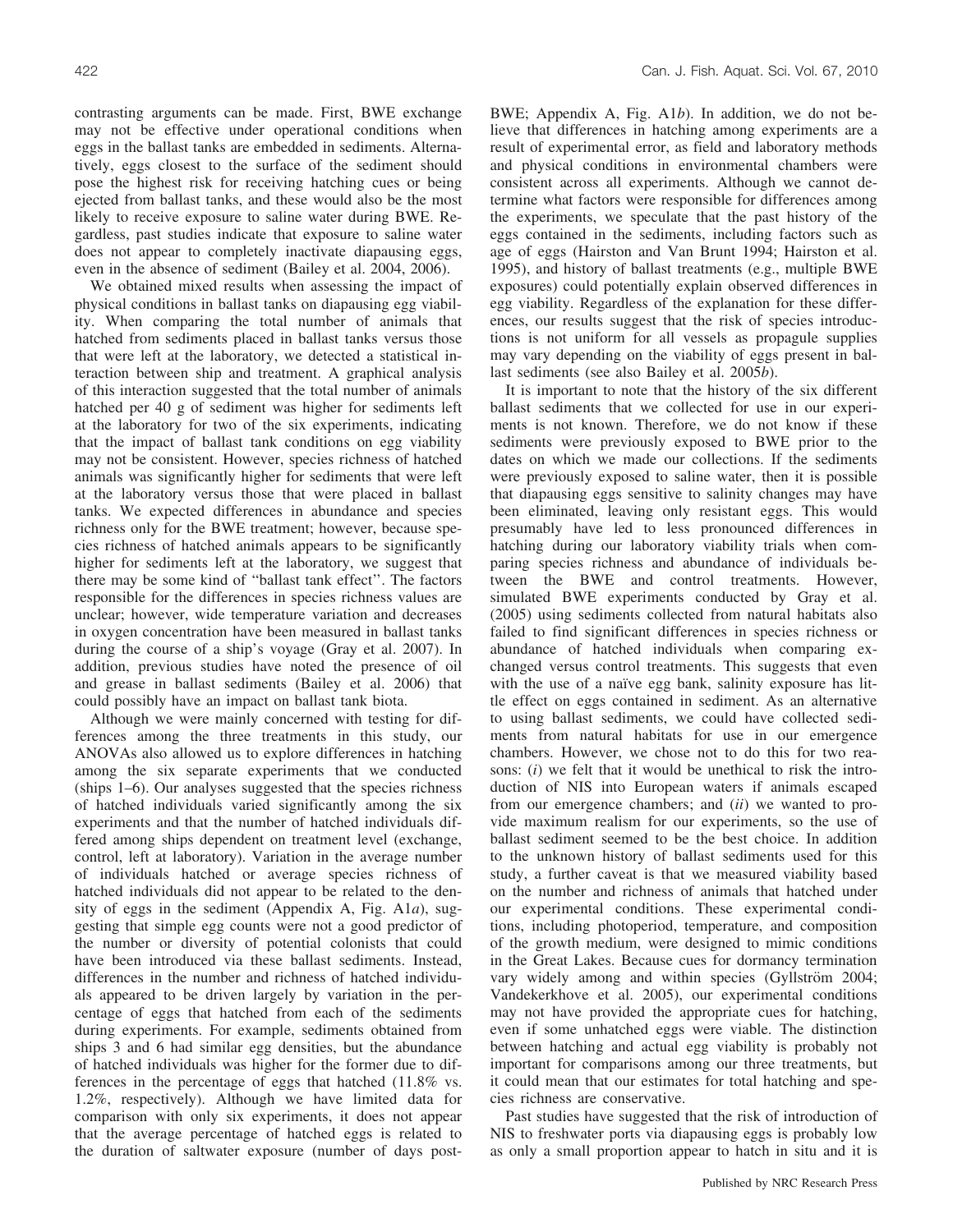unlikely that eggs embedded in compacted sediment will be ejected during ballasting activities (Bailey et al. 2005*a*, 2005*b*; Gray et al. 2005). However, numerical models incorporating reproduction of hatched individuals identify species introductions via diapausing eggs as a plausible invasion threat for the Great Lakes, despite low hatching rates (Wonham et al. 2005). In addition, some researchers have speculated that diapausing eggs may facilitate transport and introduction of NIS as 16 of the 19 crustaceans that have successfully invaded the Great Lakes are known or suspected to produce a dormant life history stage (Bailey et al. 2007). Now that BWE regulations have been extended to include vessels carrying both full ballast tanks and residualonly ballast, the arrival of large populations of live invertebrates is highly unlikely due to high mortality in flushed (exchanged) water (Gray et al. 2007). The principal remaining internal risk may thus be related to presence of resting stages. That many of these diapausing eggs appear to be largely resistant to saltwater exposure when embedded in sediments leads us to speculate that the relative importance of this subvector for introductions of NIS may increase relative to the overlying ballast water. Even this risk may be substantially lower today than prior to implementation of regulations requiring ballast water flushing for NOBOB (no ballast on board) tanks. For example, NOBOB tanks have significantly less sediment accumulation (and presumably fewer resting eggs) following implementation of tankflushing regulations relative to the period before this procedure was mandated (E. Briski, University of Windsor, Great Lakes Institute for Environmental Research, Windsor, Ontario, personal communication).

Future ballast water treatment options should reduce not only active forms of zooplankton and other groups, but also their diapausing eggs. Chemical and physical treatments should be explored; however, the presence of large quantities of accumulated sediment in ballast tanks makes treatment difficult (Gray et al. 2006; Raikow et al. 2007). Therefore, we suggest that the best approach may be to explore ballast tank designs, ballast tank maintenance procedures, and filtration technologies that prevent the accumulation of sediment.

#### **Acknowledgements**

Ian Duggan, Sarah Bailey, and two anonymous reviewers provided helpful comments that improved earlier versions of the manuscript. Gary Sprules provided statistical advice that improved our analyses. Captain Phil Jenkins organized the logistics of running shipboard experiments and provided advice on design of the experiments. We are grateful to the Captains and crews of cooperating ships for their hospitality and for allowing us to access the ballast tanks aboard their vessels. Thomas Johengen, David Reid, and Colin van Overdijk provided assistance with fieldwork. Meighen Whitehead assisted with sample processing and species identification. D. Gray was supported by a Natural Sciences and Engineering Research Council of Canada (NSERC) Graduate Scholarship. This project was supported by the Great Lakes Protection Fund, a Fisheries and Oceans Canada Invasive Species Research Chair, and NSERC funds to H.J.M.

#### **References**

- Bailey, S.A., Duggan, I.C., van Overdijk, C.D.A., Jenkins, P.T., and MacIsaac, H.J. 2003. Viability of invertebrate diapausing eggs collected from residual ballast sediment. Limnol. Oceanogr. **48**: 1701–1710.
- Bailey, S.A., Duggan, I.C., van Overdijk, C.D.A., Johengen, T.H., Reid, D.F., and MacIsaac, H.J. 2004. Salinity tolerance of diapausing eggs of freshwater zooplankton. Freshw. Biol. **49**(3): 286–295. doi:10.1111/j.1365-2427.2004.01185.x.
- Bailey, S.A., Duggan, I.C., Jenkins, P.T., and MacIsaac, H.J. 2005*a*. Invertebrate resting stages in residual ballast sediment of transoceanic ships. Can. J. Fish. Aquat. Sci. **62**(5): 1090–1103. doi:10.1139/f05-024.
- Bailey, S.A., Nandakumar, K., Duggan, I.C., van Overdijk, C.D.A., Johengen, T.H., Reid, D.F., and MacIsaac, H.J. 2005*b*. *In situ* hatching of invertebrate diapausing eggs from ships' ballast sediment. Divers. Distrib. **11**(5): 453–460. doi:10.1111/j.1366- 9516.2005.00150.x.
- Bailey, S.A., Nandakumar, K., and MacIsaac, H.J. 2006. Does saltwater flushing reduce viability of diapausing eggs in ship ballast sediment? Divers. Distrib. **12**(3): 328–335. doi:10.1111/j.1366- 9516.2006.00222.x.
- Bailey, S.A., Duggan, I.C., Nandakumar, K., and MacIsaac, H.J. 2007. Sediments in ships: biota as biological contaminants. Aquat. Ecosyst. Health Manage. **10**(1): 93–100. doi:10.1080/ 14634980701193870.
- Burgess, R. 2001. An improved protocol for separating meiofauna from sediments using colloidal silica sols. Mar. Ecol. Prog. Ser. **214**: 161–165. doi:10.3354/meps214161.
- Drake, J.M., and Lodge, D.M. 2007. Rate of species introductions in the Great Lakes via ships' ballast water and sediments. Can. J. Fish. Aquat. Sci. **64**(3): 530–538. doi:10.1139/F07-029.
- Duggan, I.C., van Overdijk, C.D.A., Bailey, S.A., Jenkins, P.T., Limen, H., and MacIsaac, H.J. 2005. Invertebrates associated with residual ballast water and sediments of cargo-carrying ships entering the Great Lakes. Can. J. Fish. Aquat. Sci. **62**(11): 2463–2474. doi:10.1139/f05-160.
- Duggan, I.C., Bailey, S.A., van Overdijk, C.D.A., and MacIsaac, H.J. 2006. Invasion risk of active and diapausing invertebrates from residual ballast in ships entering Chesapeake Bay. Mar. Ecol. Prog. Ser. **324**: 57–66. doi:10.3354/meps324057.
- Gollasch, S. 2006. Overview on introduced aquatic species in European navigational and adjacent waters. Helgol. Mar. Res. **60**(2): 84–89. doi:10.1007/s10152-006-0022-y.
- Government of Canada. 2006. Ballast water control and management regulations. Canada Gazette 140(l3).
- Gray, D.K., Bailey, S.A., Duggan, I.C., and MacIsaac, H.J. 2005. Viability of invertebrate diapausing eggs exposed to saltwater: implications for Great Lakes' ship ballast management. Biol. Invas. **7**(3): 531–539. doi:10.1007/s10530-004-6347-z.
- Gray, D.K., Duggan, I.C., and MacIsaac, H.J. 2006. Can sodium hypochlorite reduce the risk of species introductions from diapausing invertebrate eggs in non-ballasted ships? Mar. Pollut. Bull. **52**(6): 689–695. doi:10.1016/j.marpolbul.2005.11.001. PMID:16356513.
- Gray, D.K., Johengen, T.H., Reid, D.F., and MacIsaac, H.J. 2007. Efficacy of open-ocean ballast water exchange as a means of preventing invertebrate invasions between freshwater ports. Limnol. Oceanogr. **52**: 2386–2397.
- Gyllström, M. 2004. Induction and termination of diapause in a freshwater zooplankton community. Arch. Hydrobiol. **161**(1): 81–97. doi:10.1127/0003-9136/2004/0161-0081.
- Hairston, N.G., Jr., and Van Brunt, R.A. 1994. Diapause dynamics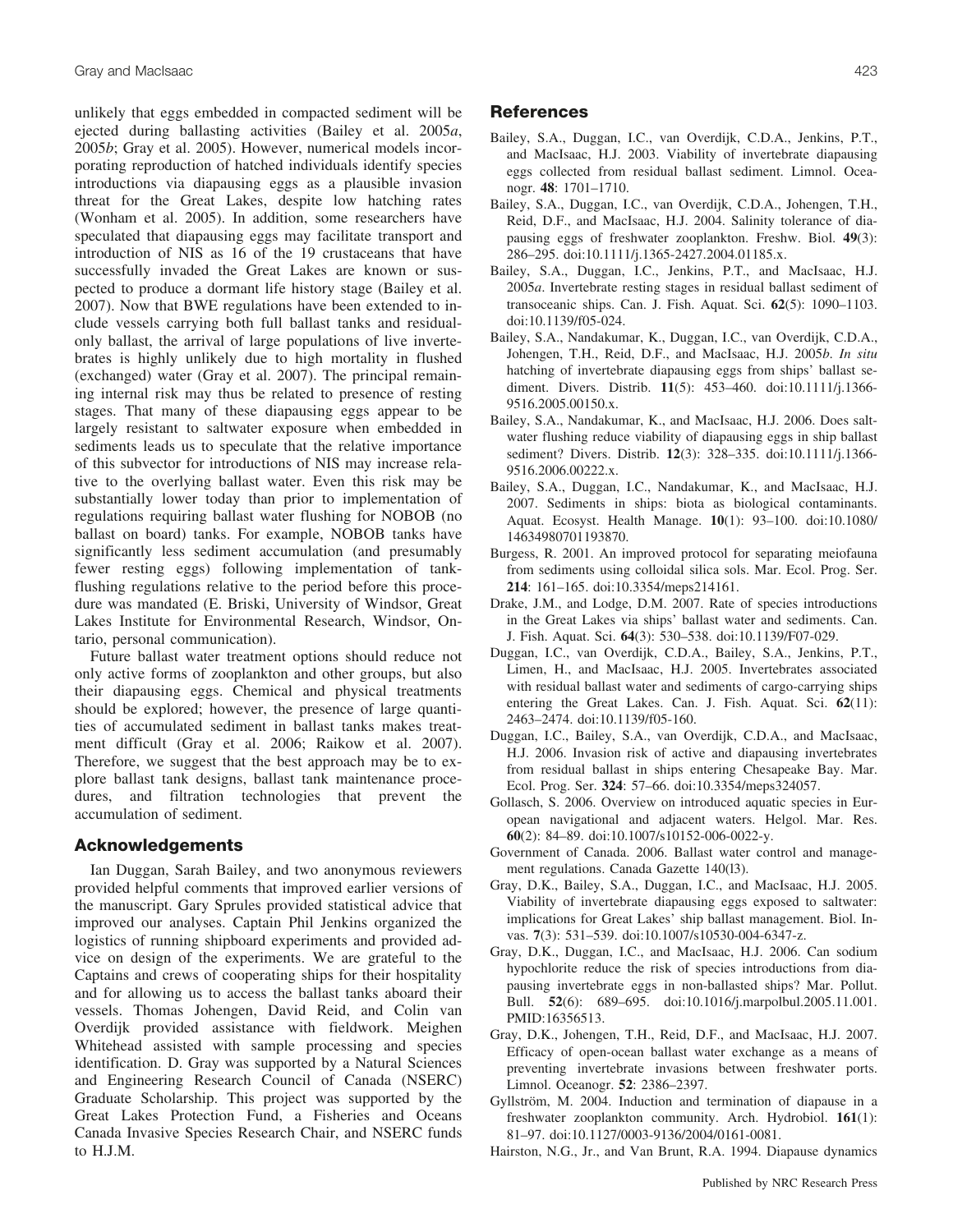of two diaptomid copepod species in a large lake. Hydrobiologia, **292–293**(1): 209–218. doi:10.1007/BF00229943.

- Hairston, N.G., Jr., Van Brunt, R.A., Kearns, C.M., and Engstrom, D.R. 1995. Age and survivorship of diapausing eggs in a sediment egg bank. Ecology, **76**(6): 1706–1711. doi:10.2307/1940704.
- Hebert, P.D.N., and Crease, T.J. 1980. Clonal existence in *Daphnia pulex* (Leydig): another planktonic paradox. Science (Washington, D.C.), **207**: 1363–1365.
- Jo, S.-G., and Marcus, N.H. 2004. The effect of temperature and duration of incubation on the hatching of diapause eggs of *Centropages hammatus* (Lilljeborg) (Copepoda, Calanoida). Aquacult. Res. **35**(5): 432–435 . doi:10.1111/j.1365-2109.2004.01005.x.
- Locke, A., Reid, D.M., Vanleeuwen, H.C., Sprules, W.G., and Carlton, J.T. 1993. Ballast water exchange as a means of controlling dispersal of fresh-water organisms by ships. Can. J. Fish. Aquat. Sci. **50**(10): 2086–2093. doi:10.1139/f93-232.
- Mills, E.L., Leach, J.H., Carlton, J.T., and Secor, C.L. 1993. Exotic species in the Great-Lakes — a history of biotic crises and anthropogenic introductions. J. Great Lakes Res. **19**: 1–54.
- Onbe, T. 1978. Sugar flotation method for sorting the resting eggs of marine cladocerans and copepods from sea-bottom sediment. Bull. Jpn. Soc. Sci. Fish. **44**: 1411.
- Raikow, D.F., Reid, D.F., Blatchley, E.R., 3rd, Jacobs, G., and Landrum, P.F. 2007. Effects of proposed physical ballast tank

treatments on aquatic invertebrate resting eggs. Environ. Toxicol. Chem. **26**(4): 717–725. doi:10.1897/06-403R.1. PMID:17447556.

- Ricciardi, A. 2006. Patterns of invasion in the Laurentian Great Lakes in relation to changes in vector activity. Divers. Distrib. **12**(4): 425–433. doi:10.1111/j.1366-9516.2006.00262.x.
- Ruiz, G.M., Rawlings, T.K., Dobbs, F.C., Drake, L.A., Mullady, T., Huq, A., and Colwell, R.R. 2000. Global spread of microorganisms by ships. Nature (London), **408**(6808): 49–50. doi:10.1038/ 35040695. PMID:11081499.
- Satterthwaite, F.E. 1946. An approximate distribution of estimates of variance components. Biom. Bull. **2**(6): 110–114. doi:10. 2307/3002019.
- US Coast Guard. 1993. Ballast water management for vessels entering the Great Lakes. Code of Federal Regulations 33-CFR Part 151.1510.
- Vandekerkhove, J., Declerck, S., Brendonck, L., Conde-Porcuna, J.M., Jeppesen, E., and De Meester, L. 2005. Hatching of cladoceran resting eggs: temperature and photoperiod. Freshw. Biol. **50**(1): 96–104. doi:10.1111/j.1365-2427.2004.01312.x.
- Wonham, M.J., Bailey, S.A., MacIsaac, H.J., and Lewis, M.A. 2005. Modelling the invasion risk of diapause organisms transported in ballast sediments. Can. J. Fish. Aquat. Sci. **62**(10): 2386–2398. doi:10.1139/f05-146.

## **Appendix A**

**Table A1.** List of species that emerged during laboratory incubation experiments.

| Experiment | Group     | Species                    | Exchanged tank | Control tank | Left at lab    |
|------------|-----------|----------------------------|----------------|--------------|----------------|
|            | Rotifera  | Brachionus angularis       | $\Omega$       | $\times$     | $\times$       |
|            |           | Brachionus bidentata       | $\times$       | $\Omega$     | $\theta$       |
|            |           | Brachionus budapestinensis | $\Omega$       | $\times$     | $\Omega$       |
|            |           | Brachionus calyciflorus    | $\Omega$       | $\times$     | $\times$       |
|            |           | Cephalodella gibba         | $\Omega$       | $\Omega$     | $\times$       |
|            |           | Filinia longiseta          | $\times$       | $\Omega$     | $\Omega$       |
|            |           | Synchaeta kitina           | $\overline{0}$ | $\Omega$     | $\times$       |
|            |           | Keratella valga            | $\Omega$       | $\times$     | $\times$       |
|            |           | Polyarthra minor           | $\Omega$       | $\Omega$     | $\times$       |
|            | Cladocera | Daphnia sp.                | $\overline{0}$ | $\times$     | $\Omega$       |
|            |           | Diaphanosoma birgei        | $\times$       | $\times$     | $\Omega$       |
|            | Copepoda  | Unidentified nauplii       | $\times$       | $\Omega$     | 0              |
| 2          | Rotifera  | Brachionus angularis       | $\times$       | $\times$     | $\Omega$       |
|            |           | Brachionus bidentata       | $\Omega$       | $\times$     | $\Omega$       |
|            |           | Brachionus budapestinensis | $\times$       | $\times$     | $\times$       |
|            |           | Brachionus calyciflorus    | $\times$       | $\times$     | $\times$       |
|            |           | Brachionus urceolaris      | $\times$       | $\Omega$     | $\Omega$       |
|            |           | Filinia longiseta          | $\times$       | $\Omega$     | $\Omega$       |
|            |           | Keratella cochlearis       | $\Omega$       | $\Omega$     | $\times$       |
|            |           | Polyarthra major           | $\times$       | $\times$     | $\overline{0}$ |
|            |           | Pompholyx sulcata          | $\times$       | $\times$     | $\times$       |
|            |           | Synchaeta kitina           | $\Omega$       | $\Omega$     | $\times$       |
|            |           | Trichocerca pusilla        | $\times$       | $\times$     | $\times$       |
|            | Copepoda  | Unidentified nauplii       | $\times$       | $\Omega$     | $\Omega$       |
| 3          | Rotifera  | Ascomorpha sp.             | $\times$       | $\Omega$     | $\overline{0}$ |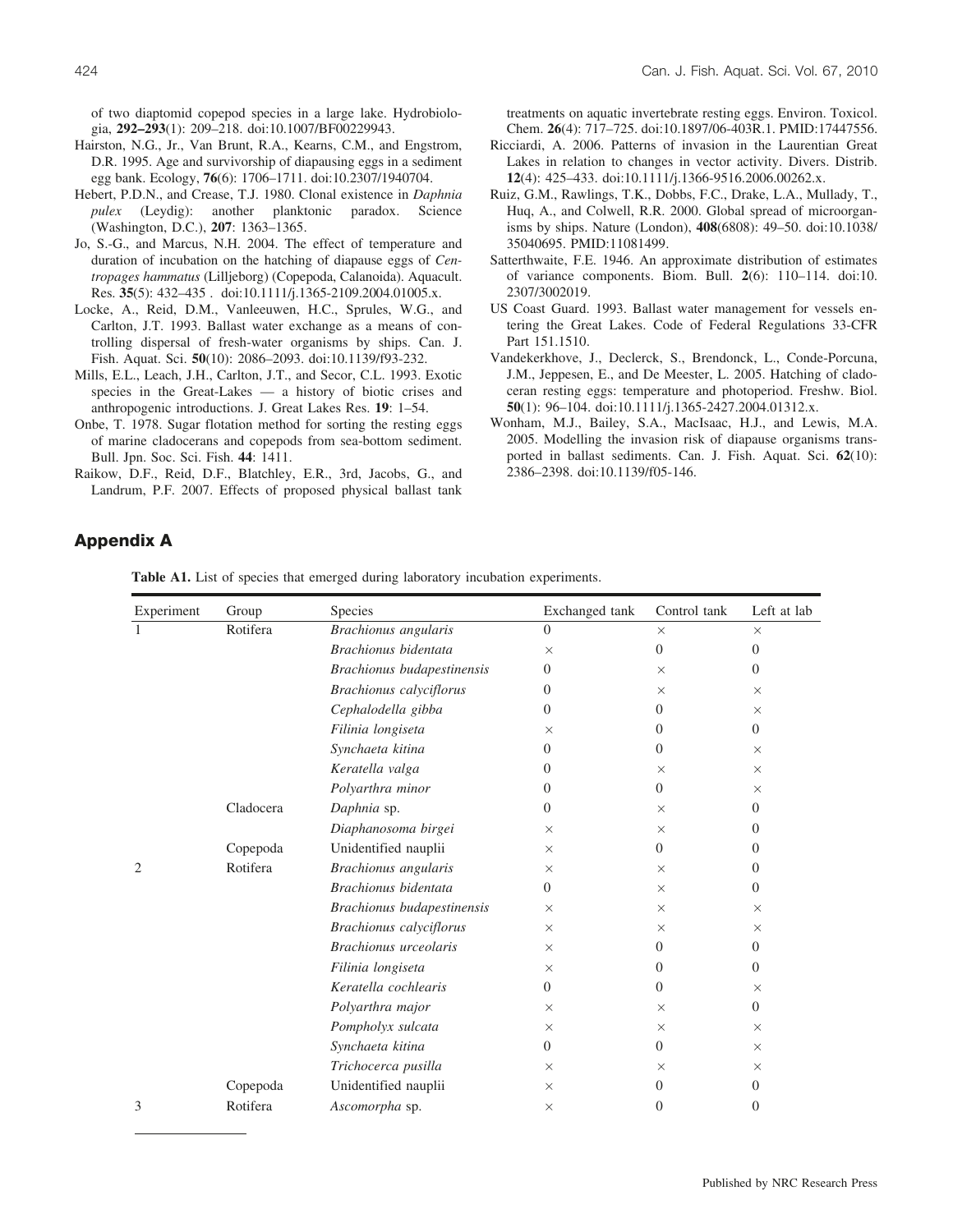**Table A1** (*continued*).

| Experiment | Group     | Species                        | Exchanged tank | Control tank   | Left at lab    |
|------------|-----------|--------------------------------|----------------|----------------|----------------|
|            |           | Asplanchna sp.                 | $\overline{0}$ | $\times$       | $\times$       |
|            |           | Brachionus angularis           | $\times$       | $\times$       | $\times$       |
|            |           | Brachionus bidentata           | $\times$       | $\times$       | $\times$       |
|            |           | Brachionus budapestinensis     | $\times$       | $\mathbf{0}$   | $\times$       |
|            |           | Brachionus calyciflorus        | $\times$       | $\times$       | $\times$       |
|            |           | <b>Brachionus</b> caudatus     | $\times$       | $\mathbf{0}$   | $\times$       |
|            |           | Brachionus havanaensis         | $\times$       | $\times$       | $\theta$       |
|            |           | Brachionus quadridentatus      | $\times$       | $\theta$       | $\theta$       |
|            |           | Brachionus urceolaris          | $\overline{0}$ | $\theta$       | $\times$       |
|            |           | Filinia longiseta              | $\times$       | $\times$       | $\times$       |
|            |           | Hexarthra mira                 | $\overline{0}$ | $\overline{0}$ | $\times$       |
|            |           | Keratella cochlearis           | $\overline{0}$ | $\overline{0}$ | $\times$       |
|            |           | Keratella quadrata             | $\times$       | $\times$       | $\times$       |
|            |           | Polyarthra dolichoptera        | X              | $\times$       | X              |
|            |           | Proales sp.                    | X              | $\times$       | $\times$       |
|            |           | Synchaeta grandis              | $\times$       | ×              | $\times$       |
|            |           | Synchaeta kitina               | $\times$       | $\overline{0}$ | $\times$       |
|            |           | Synchaeta lakowitziana         | $\overline{0}$ | $\overline{0}$ | $\times$       |
|            |           | Trichocerca pusilla            | $\times$       | $\times$       | $\times$       |
|            | Cladocera | Diaphanosoma brachyurum        | $\times$       | $\times$       | $\times$       |
|            |           | Bosmina longirostris           | $\overline{0}$ | $\overline{0}$ | $\times$       |
|            | Copepoda  | Unidentified nauplii           | X              | $\times$       | 0              |
| 4          | Rotifera  | Brachionus bidentata           | $\times$       | $\times$       | $\theta$       |
|            |           | Brachionus calyciflorus        | $\times$       | $\times$       | $\times$       |
|            |           | Filinia longiseta              | $\times$       | $\times$       | $\overline{0}$ |
|            |           | Polyarthra minor               | $\overline{0}$ | $\overline{0}$ | $\times$       |
|            |           | Trichocerca pusilla            | $\times$       | $\times$       | $\theta$       |
|            |           | Brachionus budapestinensis     | $\times$       | $\times$       | $\mathbf{0}$   |
|            | Cladocera | Diaphanosoma brachyurum        | $\overline{0}$ | $\overline{0}$ | $\times$       |
| 5          | Rotifera  | Asplanchna brightwelli         | $\overline{0}$ | $\times$       | $\overline{0}$ |
|            |           | Brachionus angularis           | $\times$       | $\times$       | $\times$       |
|            |           | Brachionus bidentata           | $\times$       | $\overline{0}$ | $\times$       |
|            |           | Brachionus budapestinensis     | $\times$       | $\times$       | $\times$       |
|            |           | <b>Brachionus</b> calyciflorus | $\times$       | $\times$       | $\times$       |
|            |           | <b>Brachionus</b> caudatus     | 0              | $\mathbf{0}$   | $\times$       |
|            |           | <b>Brachionus</b> rubens       | $\mathbf{0}$   | $\overline{0}$ | $\times$       |
|            |           | Brachionus urceolaris          | $\overline{0}$ | $\times$       | $\mathbf{0}$   |
|            |           | Collotheca pelagica            | $\times$       | $\overline{0}$ | $\overline{0}$ |
|            |           | Filinia longiseta              | $\times$       | X              | $\times$       |
|            |           | Keratella testudo              | $\times$       | X              | X              |
|            |           | Keratella valga                | $\times$       | $\times$       | X              |
|            |           | Polyarthra dolichoptera        | $\times$       | X              | $\times$       |
|            |           | Pompholyx sulcata              | $\overline{0}$ | X              | $\overline{0}$ |
|            |           | Synchaeta kitina               | $\overline{0}$ | $\overline{0}$ | $\times$       |
|            |           | Synchaeta sp.                  | X              | X              | $\mathbf{0}$   |
|            |           | Trichocerca pusilla            | X              | $\times$       | $\overline{0}$ |
|            |           | Trichocerca sp.                | 0              | $\overline{0}$ | $\times$       |
|            | Cladocera | Diaphanosoma sp.               | $\times$       | $\theta$       | $\times$       |
|            | Copepoda  | Unidentified nauplii           | $\times$       | $\mathbf{0}$   | $\times$       |